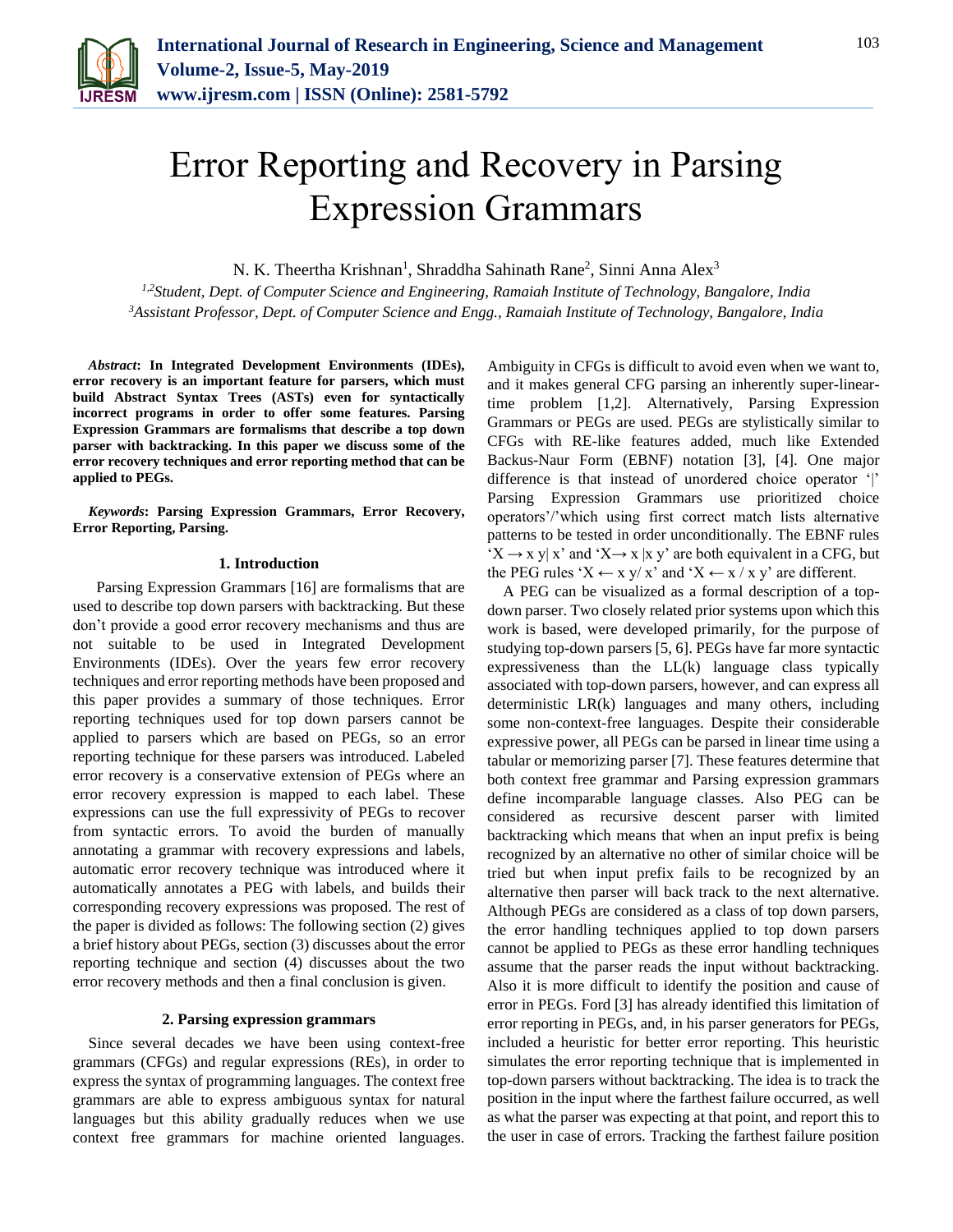

and context gives us PEGs that produce error messages similar to the automatically produced error messages of other top-down parsers; they tell the user the position where the error was encountered, what was found in the input at that position, and what the parser was expecting to find. However, although this approach gives us error messages with a fine approximation of the error location, these messages may not give a good clue about how to fix the error, and may contain a long list of expected tokens [11].So labeled PEGs were introduced.

## **3. Error reporting in PEG**

 A PEG G is a tuple (V,T, P, pS ) where V is a finite set of nonterminals, T is a finite set of terminals, P is a total function from non-terminals to parsing expressions and pS is the initial parsing expression and the function P as a set of rules of the form  $A \leftarrow p$ , where  $A \in V$  and p is a parsing expression[9].When a parsing expression is applied to an input string it can either consumes a prefix of the input string and return the remaining suffix or it can fail.

*Prog* ← PUBLIC CLASS NAME LCUR PUBLIC STATIC VOID MAIN LPAR STRING LBRA RBRA NAME RPAR *BlockStmt* RCUR

*BlockStmt* ← LCUR (*Stmt*)∗ RCUR

*Stmt* ← *IfStmt / WhileStmt / PrintStmt / DecStmt / AssignStmt/ BlockStmt*

```
IfStmt ← IF LPAR Exp RPAR Stmt (ELSE Stmt /ε )
WhileStmt ← WHILE LPAR Exp RPAR Stmt
DecSum \leftarrow INT NAME (ASSIGN Exp / \varepsilon) SEMIAssignStmt ← NAME ASSIGN Exp SEMI
PrintStmt ← PRINTLN LPAR Exp RPAR SEMI
Exp ← RelExp (EQ RelExp)∗
RelExp ← AddExp (LT AddExp)∗
AddExp ← MulExp ((PLUS / MINUS) MulExp)∗
MulExp ← AtomExp ((TIMES / DIV) AtomExp)∗
AtomExp ←LPAR Exp RPAR / NUMBER / NAME
```
Fig. 1. A PEG for a tiny subset of Java [9]

 Figure 1 [9] shows a PEG for a tiny subset of Java, where lexical rules (shown in uppercase) have been elided.

|    | public class Example {                   |
|----|------------------------------------------|
| 2  | public static void main(String[] args) { |
| 3  | int $a = 10$ ;                           |
|    | int $b=5$ ;                              |
| 5  | while( $0 < a$ ) {                       |
| 6  | $b = b * a$                              |
|    | $a = a+2$                                |
| 8  | ł:                                       |
| 9  | System.out.println(b);                   |
| 10 |                                          |
|    |                                          |
|    |                                          |

Fig. 2 depicts a java program with syntax errors. First error is the missing semicolon at the end of line 7 and the second error an extra semicolon at the end of line 8. The top down predictive parser will detect the first error when it reads the  $RCUR(\lbrace)$ token at line 8 and provides a report to the user for missing semicolon. But PEG when trying to parse the SEMI rule which should match a '; 'when the input has' } ' will fail and does not report the error to the user. During the parsing of PEGs if any failure occurs, it means it has to backtrack and try another alternative in an orderly manner or terminate the repetition. Failure during parsing of a PEG usually just means that the PEG should backtrack and try a different alternative in an ordered choice, or end a repetition. For example, while trying to match the BlockStmt rule inside Prog against the 'a' at the beginning of line 3, three failures will occur. First against IF in the IfStmt rule second for WHILE in the WhileStmt rule and lastly against PRINTLN in the PrintStmt rule.

After all the failing and backtracking, the PEG in this example, after consuming only the first two statements of the body of main will fail in the RCUR rule of the initial BlockStmt. Failure to match the SEMI in AssignStmt against the closing '{' in the input will cause PEG to backtrack and try the ordered next alternative in Stmt which will also fail. The repetition inside the BlockStmt that is parsing the body of the while statement will end. The whole BlockStmt trying to match RCUR against the 'a' in the beginning of line 7 will fail, thereby causing the whole WhileStmt to fail and makes PEG to backtrack at the beginning of the line5. The process now repeats with the BlockStmt that is parsing the body of main.

At the end the PEG reports that it failed complaining that while in the input does not match the RCUR that it expects and hence it cannot proceed to the beginning of line 5. This does not help the programmer in fixing and finding the actual error. To deal with this problem, Ford [8] suggested that the furthest position in the input where a failure has occurred should be used for reporting an error. A similar approach for top-down parsers with backtracking was also suggested by Grune and Jacobs [10]. Using the farthest failure approach in our above example it will report an error at the beginning of line 8. The same would have been done by a predictive parser.

To track expected tokens in the error position we can even use a map of lexical rules to token names to report for a expecting semicolon. If the programmer fixes this error , the parser fails repeatedly at the extra semicolon at line 8, while it is trying to match the first term of all the alternatives of the Stmt which will end the repetition inside BlockStmt, thereby another failure will happen when trying to match a RCUR token against the semicolon and finally aborting the parser. To report an error at the exact position of the semicolon, and a list of expected tokens that includes IF, WHILE, NAME, LCUR, PRINTLN, and RCUR the parser can use the furthest failure information.

Major advantage of using the farthest failure is that the error messages can be generated automatically and the grammar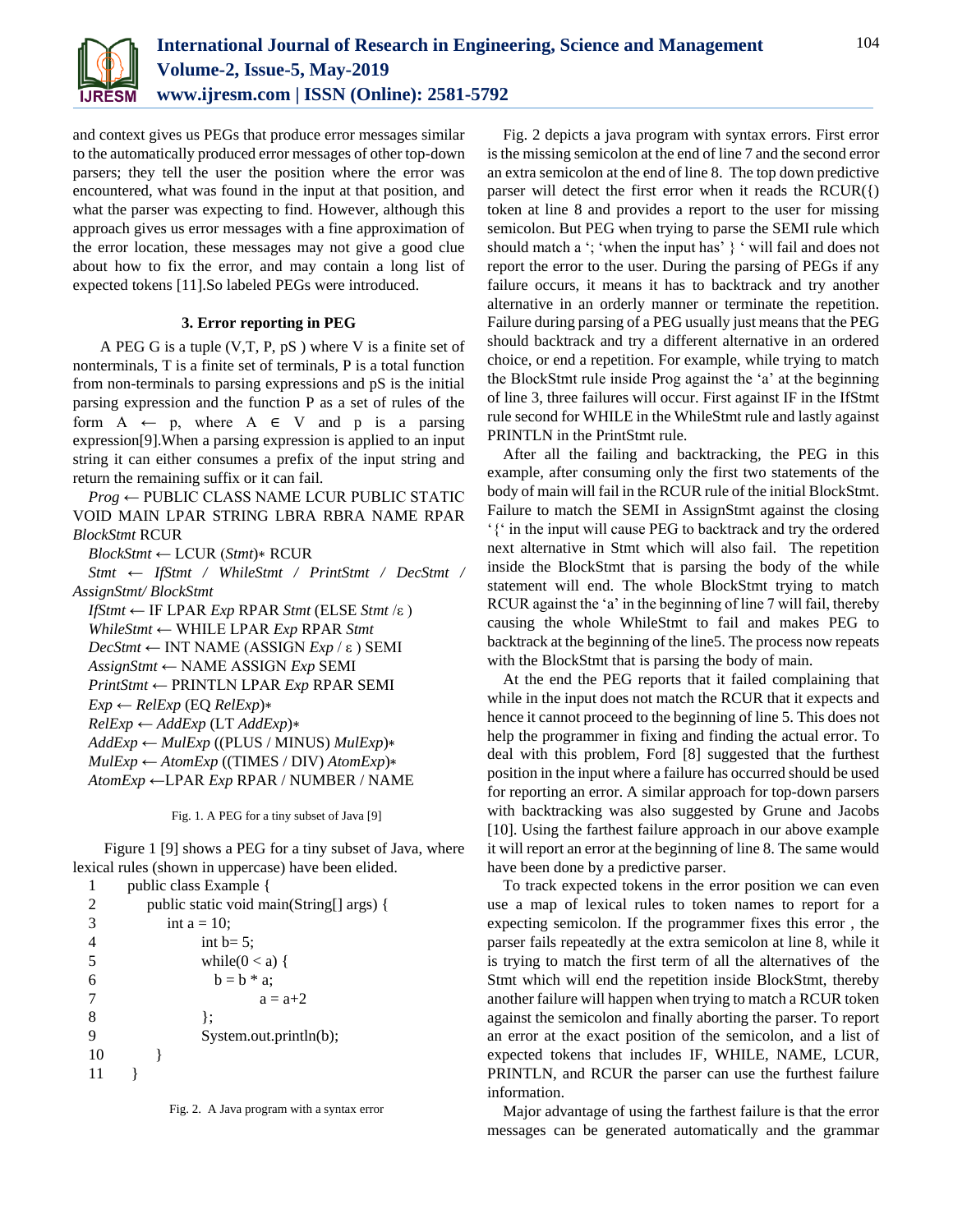

writer does not need to do anything to get a parser with better error reporting.

However, although this approach gives us error messages with a fine approximation of the error location, these messages may not give a good clue about how to o fix the error, and may contain a long list of expected tokens [11]. Using PEG with labeled failures, which is a conservative extension of the PEG formalism we can get more precise error messages. A labeled PEG G is a tuple (V,T, P, L, fail, pS) where L is a finite set of labels, fail ∉ L is a failure label, and the expressions in P have been extended with the throw operator, represented by ⇑[9]. The parsing expression  $\hat{\mathbb{I}}$  where  $\mathbb{I} \in L$  will generate a failure with label l. A label  $l \neq$  fail thrown by  $\hat{\theta}$  indicates an actual error during parsing as it cannot be caught by an ordered choice while fail indicates that the parser should backtrack as it is caught by a choice. The lookahead operator! captures any label and turns it into a success. And meanwhile turning a success into a fail label.

*Prog* ← PUBLIC CLASS NAME LCUR PUBLIC STATIC VOID MAIN LPAR STRING LBRA RBRA NAME RPAR *BlockStmt* RCUR

*BlockStm*t ← LCUR (*Stmt*)∗ [RCUR]rcblk

*Stmt ← IfStmt / WhileStmt / PrintStmt / DecStmt / AssignStmt / BlockStmt*

 $If \mathcal{S} tmt \leftarrow \text{IF } [\text{LPAR}]^{\text{lpif}} [Exp]^{\text{condi}} [RPAR]^{\text{rpif}} [S tmt]^{\text{then}} (\text{ELSE})$  $[Stmt]$ <sup>else</sup> / ε)

*WhileStmt* ← WHILE [LPAR]<sup>lpw</sup> [Exp]<sup>condw</sup> [RPAR]<sup>rpw</sup> [*Stmt*] body

 $DecSmt \leftarrow \text{INT } [\text{NAME}]^{\text{ndec}} \text{ (ASSIGN } [Exp]^{\text{edec}} / \varepsilon)$ [SEMI]<sup>semid</sup>

 $\overline{A}$ *ssignStmt* ← NAME [ASSIGN]<sup>assign</sup> [*Exp*]<sup>rval</sup> [SEMI]<sup>semia</sup> *PrintStmt* ← PRINT [LPAR]<sup>lpp</sup> [*Exp*]<sup>eprint</sup> [RPAR]<sup>rpp</sup> [SEMI]<sup>semip</sup>

*Exp* ← *RelExp* (EQ [*RelExp*] relexp)∗

*RelExp* ← *AddExp* (LT [*AddExp*] addexp)∗

*AddExp* ← *MulExp* ((PLUS / MINUS) [*MulExp*] mulexp)∗

*MulExp* ← *AtomExp* ((TIMES / DIV) [*AtomExp*] atomexp)∗

 $AtomicExp \leftarrow \text{LPAR}$   $[Exp]^\text{parsexp}$   $[RPAR]^\text{re}$  /NUMBER / NAME

Fig. 3. A PEG with labels for a small subset of Java [9]

Different labels can be mapped to different error messages and then annotate our PEG with these labels. Fig. 3 show annotation of the PEG of Fig. 1 [except for the Prog rule]. The expression [p]l is syntactic sugar for  $(p / \hat{\pi})$  [9]. The strategy used is as follows: we annotate every symbol that is either terminal or non-terminal that should not fail on the right side of the production. Making the PEG to backtrack on the failure of that symbol would be futile as the whole parse would either consume the whole input or either fail. When we use this labeled PEG in our program the first occurring syntax error will fail with a semia label. This can be mapped to a "missing semicolon in assignment" message. When the programmer fixes this error, the second occurring error will fail with a rcblk label. This can be mapped to a "missing end of block" message. When we compare the farthest failure approach with the labeled failure approach, one disadvantage of the latter is the burden of annotation. If we combine both approaches we can still track even in case of furthest failure the position of the failure and the expected set of lexical rules.

#### **4. Error recovery in PEGs**

 In this section we discuss two of the error recovery techniques. The first error recovery technique is based on the labeled failures which is based on the error reporting method discussed in the previous section and the second error recovery technique is the automatic error recovery technique.

## *A. Error recovery through labeled failures*

This error recovery uses the labeled error reporting method discussed in section 3 as its first step. Let us consider the example from Fig. 2, which has syntax errors: a missing ')' at line 5, and a missing semicolon at the end of line 7. For this, a parser based on the fig. 3 labeled PEG would give us a message as:

factorial.java:5: syntax error, missing ')' in while

As the parser did not recover from the first error, the second error will not be reported, since rpw has no recovery expression mapped with it. The recovery expression pr of a label l matches the input from the point where l was thrown. Regular parsing is resumed if pr is successful and it seems as if the label had not been thrown. Usually pr should skip part of the input till its is fine to continue parsing. In rule WhileStmt, we see that after the ')' we expect to match a Stmt, so the recovery expression of label rpw could skip the input until it encounters the beginning of a statement. In order to define a safe input position to resume parsing, we will use the classical FIRST and FOLLOW sets [12]-[14]. With the help of these sets, we can define the following recovery expression for rpw, where '.' is a parsing expression that matches any character: [15] (!FIRST(Stmt) .)∗ [15]

When label rpw is thrown now, its recovery expression matches the input till it finds the start of a statement, and then regular parsing continues. The parser will now also throw label semia and report the second error, the missing semicolon at the end of line 7. The above example shows how the error recovery using labeled failures works. The disadvantage of this method is that it is quite burdensome to manually annotate the grammar with labels. Even the small example discussed here has 26 labels with recovery expressions.

#### *B. Automatic error recovery*

To avoid the burden caused by the above discussed error recovery method, the following algorithm was proposed to automatically annotate the grammars with labels and recovery expressions [15].

Algorithm 1: Automatically Inserting Labels and Recovery Expressions in a PEG [15].

*1: function annotate(G)*